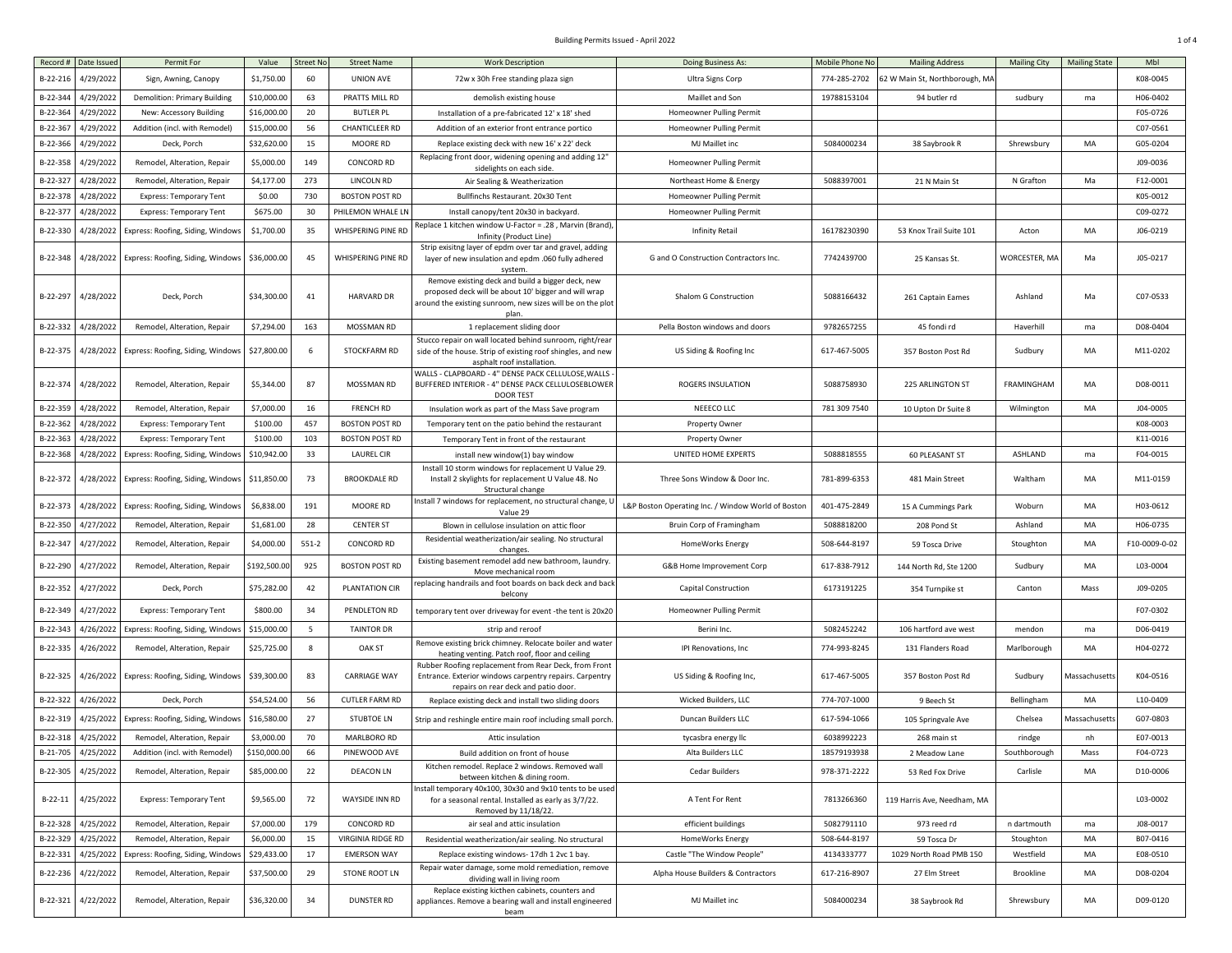## Building Permits Issued - April 2022 2 of 4

| Record #  | Date Issued        | Permit For                        | Value        | <b>Street No</b> | <b>Street Name</b>      | <b>Work Description</b>                                                                                                                                                                                                                                                     | Doing Business As:                      | Mobile Phone No | <b>Mailing Address</b>          | <b>Mailing City</b> | <b>Mailing State</b> | Mbl      |
|-----------|--------------------|-----------------------------------|--------------|------------------|-------------------------|-----------------------------------------------------------------------------------------------------------------------------------------------------------------------------------------------------------------------------------------------------------------------------|-----------------------------------------|-----------------|---------------------------------|---------------------|----------------------|----------|
| B-22-294  | 4/22/2022          | Deck, Porch                       | \$15,000.00  | 163              | <b>FAIRBANK RD</b>      | Deck, Techno posts                                                                                                                                                                                                                                                          | Logan Construction                      | 978-6606475     | 400 Boston Post Road, Unit 1C   | Sudbury             | MA                   | E06-0001 |
| B-22-269  | 4/21/2022          | Remodel, Alteration, Repair       | \$6,820.00   | 220              | MORSE RD                | Ductless mini split installation for sunroom: MUZ-<br>FS12NAH / MSZ-FS12NA                                                                                                                                                                                                  | Endless Energy New England Inc.         | 508-357-2355    | 184 Cedar Hill Street           | Marlborough         | MA                   | E09-0407 |
| B-22-340  | 4/21/2022          | Remodel, Alteration, Repair       | \$54,058.00  | 30               | SADDLE RIDGE RD         | Hall bath - face lift, replace tub & tile, floor replace floor<br>tile. Guest bath - complete renovation, fixtures in same<br>location                                                                                                                                      | M.G. Haffty Construction, Inc.          | 508-965-1967    | 9 Bonazzoli Ave, Unit 9         | Hudson              | MA                   | H06-0818 |
| B-22-317  | 4/20/2022          | <b>Express: Temporary Tent</b>    | \$500.00     | 160              | CONCORD RD              | 20' x 30' Temp tent                                                                                                                                                                                                                                                         | Sudbury Taylor Rental                   | 978-443-7368    | 712 Boston Post Rd, Sudbury, MA |                     |                      | J09-0023 |
| B-22-86   | 1/20/2022          | Deck, Porch                       | \$24,000.00  | 218              | OLD SUDBURY RD          | 12ft x 18ft pressure treated deck with composite decking                                                                                                                                                                                                                    | Kevin Allen Carpentry, Inc.             | 508-869-6120    | 707 Main St.                    | Boylston            | MA                   | H10-0019 |
| B-22-278  | 4/20/2022          | Remodel, Alteration, Repair       | \$50,000.00  | 81               | <b>GREYSTONE LN</b>     | and railings.<br>Shower renovation and replacing one window in the<br>master bedroom                                                                                                                                                                                        | Feinmann Inc                            | 781-860-9800    | 27 Muzzey St.                   | Lexington           | MA                   | C08-0137 |
| B-22-314  | 4/19/2022          | Express: Roofing, Siding, Windows | \$21,599.00  | 155              | <b>FORD RD</b>          | Strip and Reroof. Install 6ft Ice & Water. Apply Synthetic<br>Underlayment.                                                                                                                                                                                                 | LOYALTY HOME SOLUTIONS LLC              | 5087330837      | 11 APEX DR SUITE 300A           | MARLBOROUGH         | MA                   | D07-0456 |
| B-22-303  | 4/19/2022          | Remodel, Alteration, Repair       | \$22,620.00  | 33               | <b>CROWN POINT RD</b>   | Remodel 1st floor guest bath. Replace tub, toilet, vanity<br>and tile. Install a new pocket door                                                                                                                                                                            | MJ Maillet Inc                          | 5084000234      | 38 Saybrook Rd                  | Shrewsbury          | MA                   | F07-0216 |
| B-22-312  | 4/19/2022          | Express: Solid Fuel Appliance     | \$7,300.00   | -5               | <b>GUZZLE BROOK DR</b>  | Installation of wood burning insert and stainless steel liner                                                                                                                                                                                                               | Barry John Chimney Services             | 508-528-1777    | 20 Grove St Unit 5              | Franklin            | MA                   | L11-0318 |
| B-22-276  | 4/19/2022          | Remodel, Alteration, Repair       | \$27,000.00  | 12               | <b>DRUM LN</b>          | Open up existing kitchen and move island to create open<br>concept                                                                                                                                                                                                          | Foxhound Property Investments, LLC      | 617-212-8923    | 19 Middle Rd                    | Sudbury             | MA                   | H08-0126 |
| B-22-316  | 4/19/2022          | Remodel, Alteration, Repair       | \$31,800.00  | 40               | POSSUM LN               | Replacing existing porch glass venetian style windows with<br>vinyl double hung windows and raising collar ties to make<br>a volted ceiling plus changing existing decking with<br>composite                                                                                | Troy Hebert Building & Remodeling INC.  | 508-328-7484    | 2 Glenwood Drive                | Leominster          | MA.                  | C08-0321 |
| B-22-181  | 4/19/2022          | New: Primary Building             | \$850,000.00 | 10               | <b>NOLAN CIR</b>        | Construct new single family 5 bedroom house The square<br>footage is; 2,642 first floor, 2,428 second floor and 2,642<br>basement of which 2,000 sq. ft. is finished. There is no<br>finished space in the attic.                                                           | Howe Development Corp                   | 9784438388      | 111 Boston Post Road, Suite 213 | Sudbury             | MA                   | B09-0013 |
| B-21-1116 | 4/19/2022          | New: Primary Building             | \$622,125.00 | 30               | FOX HILL DR             | NEW single family home 4977 Sq. Ft., unfinished attic,<br>unfinished basement                                                                                                                                                                                               | P.CATALANO CONSTRUCTION LLC             | 978 727 7687    | 9 GRANITEVILLE ROAD             | WESTFORD            | MA                   | B07-0209 |
| B-22-279  | 4/15/2022          | Remodel, Alteration, Repair       | \$150,000.00 | 221              | <b>GOODMANS HILL RD</b> | Update existing kitchen, update existing 3 baths, add one<br>new bath, remove walls, add roof dormer on front of<br>house and renovate per attached stamped plans, install<br>vinyl siding on exterior of house, install new roof shingles<br>install new windows and doors | Steve Garofalo                          | 508-864-5076    | 159 Shawmut Avenue              | Marlboro            | MA                   | J09-0030 |
| B-22-309  | 4/15/2022          | Express: Roofing, Siding, Window  | \$9,700.00   | 49               | <b>BROOKDALE RD</b>     | STRIP AND INSTALL NEW ROOF                                                                                                                                                                                                                                                  | magee roofing                           | 978-808-1990    | 218 CHURCH ST                   | marlboro            | ma                   | M11-0135 |
| B-22-310  | 4/15/2022          | Express: Roofing, Siding, Window: | \$16,000.00  | 401              | <b>HUDSON RD</b>        | STRIP AND INSTALL NEW ROOF                                                                                                                                                                                                                                                  | magee roofing                           | 978-808-1990    | 218 CHURCH ST                   | marlboro            | ma                   | F05-0805 |
| B-22-311  | 4/15/2022          | Express: Roofing, Siding, Windows | \$25,000.00  | 33               | LAUREL CIR              | STRIP AND INSTALL NEW ROOF                                                                                                                                                                                                                                                  | magee roofing                           | 978-808-1990    | 218 CHURCH ST                   | marlboro            | ma                   | F04-0015 |
| B-22-315  | 4/15/2022          | Express: Roofing, Siding, Windows | \$30,000.00  | 54               | <b>CHURCHILL ST</b>     | Replace Windows in existing openings. Replace roof, trim<br>& siding as needed                                                                                                                                                                                              | Homeowner Pulling Permit                |                 |                                 |                     |                      | G07-0328 |
| B-22-313  | 4/14/2022          | Remodel, Alteration, Repair       | \$8,000.00   | 12               | <b>STUART ST</b>        | Strip and reroof house and shed                                                                                                                                                                                                                                             | Howe Development Corp                   | 9784438388      | 111 Boston Post Road, Suite 213 | Sudbury             | MA                   | G06-0519 |
| B-22-301  | 4/14/2022          | Other                             | \$15,000.00  | 65               | <b>BLACKMER RD</b>      | Remove inground pool.                                                                                                                                                                                                                                                       | Homeowner Pulling Permit                |                 |                                 |                     |                      | L11-0210 |
| B-22-20   | 4/14/2022          | Remodel, Alteration, Repair       | \$1,088.00   | 36               | <b>JARMAN RD</b>        | attic open blow cellulous                                                                                                                                                                                                                                                   | Gold Star Insulation & Construction IIc | 774-329-4664    | 1 Conger Rd                     | Worcester           | MA                   | J06-0108 |
| B-22-307  | 4/14/2022          | Remodel, Alteration, Repair       | \$2,076.00   | 12               | PHILEMON WHALE LN       | Insulation / Weatherizaton / Air Sealing                                                                                                                                                                                                                                    | ROGERS INSULATION                       | 5088758930      | 225 ARLINGTON ST                | <b>FRAMINGHAM</b>   | MA                   | C09-0273 |
| B-22-185  | 4/14/2022          | Remodel, Alteration, Repair       | \$85,000.00  | 140              | WOODSIDE RD             | divied unfinished basement into 4 separate spaces, 2 work<br>shops, kids play room, and storage room                                                                                                                                                                        | <b>KSM Services</b>                     | 774-409-5602    | 10 Garfield st                  | Taunton             | ma                   | M09-0012 |
| B-22-293  | 4/14/2022          | Remodel, Alteration, Repair       | \$4,000.00   | 16               | <b>EMERSON WAY</b>      | Under existing 12x13.5' sun porch, replace existing 4x4<br>posts and 10" square by 16" deep piers with new 4x4<br>posts, 16" square by 48" deep piers, add pier and post at<br>corner of existing deck, add lateral tension ties for both<br>sunroom and deck               | P. Shultz Woodworks                     | 862-686-1186    | 75 Warner St.                   | Hudson              | MA                   | E08-0508 |
| B-22-302  | 4/13/2022          | Remodel, Alteration, Repair       | \$42,000.00  | 55               | CIDER MILL RD           | Renovate 2nd floor bathroom per plan. Install 3<br>replacement windows in 3 bathrooms                                                                                                                                                                                       | Coady Built Inc                         | 508-397-4776    | 201 PArkerville Rd              | Southborough        | MA                   | M08-0146 |
| B-22-300  | 4/13/2022          | Remodel, Alteration, Repair       | \$100,000.00 | 41               | CANDY HILL LN           | Reinforce existing framing of dining room / family room<br>ceiling joists. Add steel to reinforce bay window header.<br>Close ceiling back up. Demolish 2nd floor guest bathroom                                                                                            | JM Construction                         | 774-217-0071    | 82 Herbert St, Unit IE          | Framingham          | MA                   | H10-0022 |
| B-22-295  | 4/13/2022          | Remodel, Alteration, Repair       | \$32,000.00  | 101              | NOBSCOT RD              | Bathroom renovation. relocate shower and tub, other<br>fixtures remain in existing location.                                                                                                                                                                                | American Bath Works                     | 508-826-1693    | 13 babcock Dr.                  | Northborough        | MA                   | L07-0040 |
|           | B-22-235 4/13/2022 | Remodel, Alteration, Repair       | \$62,000.00  | 5                | PARTRIDGE LN            | First floor Kitchen remodel                                                                                                                                                                                                                                                 | Stahl Construction                      | 5085614699      | 29 S Mill Street                | Hopkinton           | MA                   | H03-0624 |
| B-22-304  | 4/13/2022          | Express: Roofing, Siding, Windows | \$15,932.00  | 47               | VICTORIA RD             | Strip & Re-roof. 22 square asphalt shingles. No structural<br>changes.                                                                                                                                                                                                      | LaBelle Roofing, Inc.                   | 508-358-7663    | 304 Boston Post Rd              | Wayland             | MA                   | M11-0205 |
| B-22-298  | 4/13/2022          | Express: Roofing, Siding, Windows | \$29,188.00  | 61               | <b>FAIRBANK RD</b>      | Strip and re-roof. Remove and install 8 Velux skylights.                                                                                                                                                                                                                    | Storm Works Roofing & Rest              | 844-786-7696    | 295 Belmont St                  | Belmont             | MA                   | F06-0501 |
| B-22-288  | 4/13/2022          | Remodel, Alteration, Repair       | \$195,000.00 | 42               | MEACHEN RD              | Kitchen Remodel with Wall Removal & Structural Beam<br>Work                                                                                                                                                                                                                 | Sudbury Kitchens Inc                    | 978-852-4197    | 22 Union Ave, Suite 5           | Sudbury             | MA                   | E08-0716 |
| B-22-289  | 4/12/2022          | Remodel, Alteration, Repair       | \$18,000.00  | 14               | WHITE OAK LN            | Remove 7 glass panels/exterior door. Replace with 5<br>windows/sliding door. Replace railing.                                                                                                                                                                               | Homeowner Pulling Permit                |                 |                                 |                     |                      | G05-0044 |
| B-22-291  | 4/12/202           | Express: Solid Fuel Appliance     | \$6,591.00   | 30               | EDDY ST                 | Installation of a wood insert and venting only                                                                                                                                                                                                                              | Mis Bec of NH - dba The Stove Shoppe    | 603-231-2172    | 25 Indian Rock Rd               | Windham             | <b>NH</b>            | M10-0127 |
| B-22-275  | 4/12/2022          | Remodel, Alteration, Repair       | \$5,000.00   | 111              | PLYMPTON RD             | Removing a 3' x 4' fiberglass shower, replacing it with a 3'<br>x 4' tile shower.                                                                                                                                                                                           | On Point Contracting                    | 508-954-9050    | 2 Richard Street                | Milford             | MA                   | G10-0017 |
| B-22-274  | 4/12/2022          | Remodel, Alteration, Repair       | \$15,350.00  | 15               | MINUTEMAN LN            | Remove existing drop ceiling and carpet in basement,<br>install recessed lights and sheetrock/plaster ceiling, paint<br>and install new carpet and tile                                                                                                                     | MJ Maillet Inc.                         | 508-400-0234    | 38 Saybrook Rd                  | Shrewsbury          | MA                   | E08-0206 |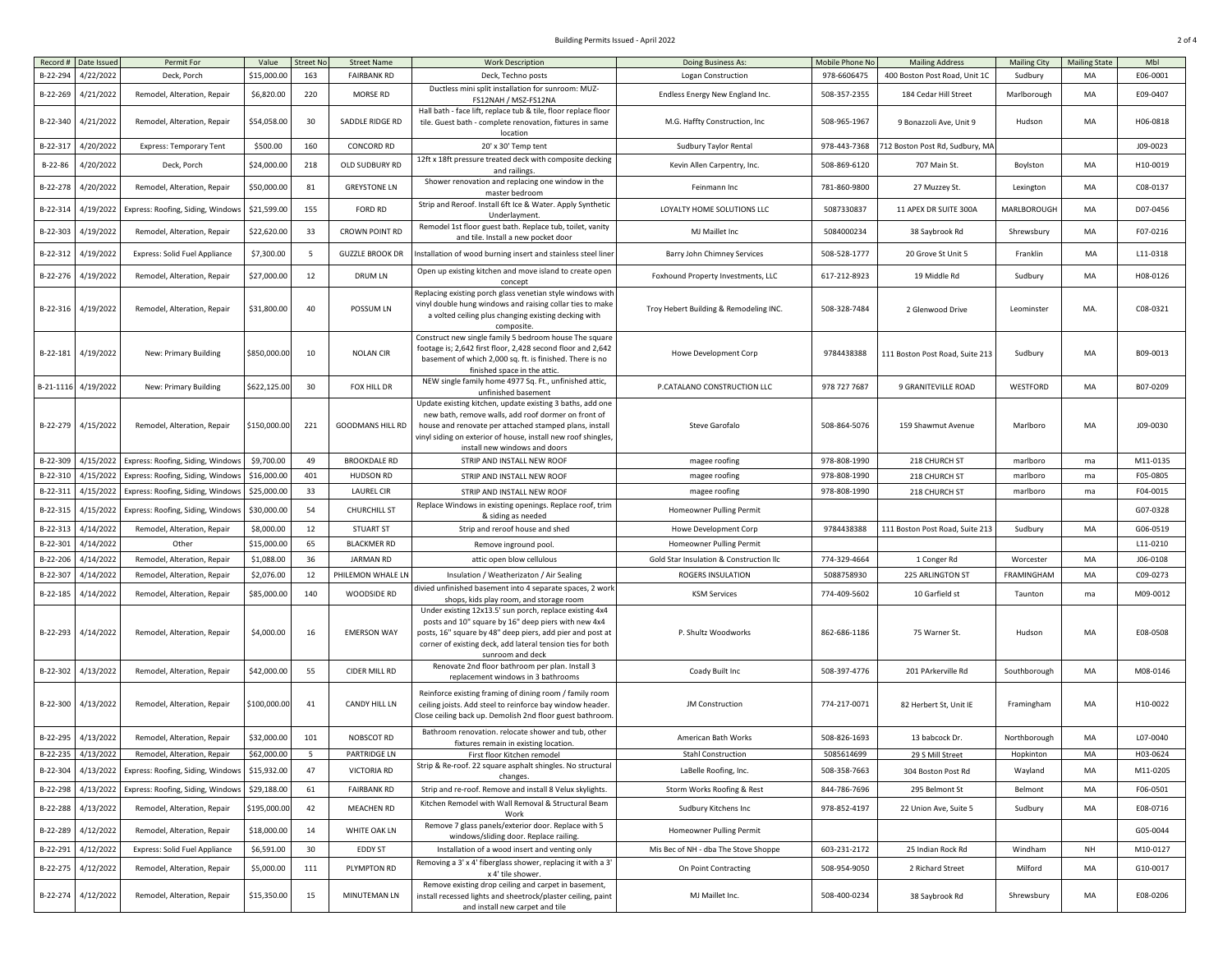## Building Permits Issued - April 2022 3 of 4

| Record #  | Date Issued | Permit For                        | Value        | <b>Street No</b> | <b>Street Name</b>     | <b>Work Description</b>                                                                                                                                                                           | Doing Business As:                | Mobile Phone No | <b>Mailing Address</b>                       | <b>Mailing City</b> | <b>Mailing State</b> | Mbl              |
|-----------|-------------|-----------------------------------|--------------|------------------|------------------------|---------------------------------------------------------------------------------------------------------------------------------------------------------------------------------------------------|-----------------------------------|-----------------|----------------------------------------------|---------------------|----------------------|------------------|
|           |             |                                   |              |                  |                        | Remove 23x12 course of bricks and replace with new brick                                                                                                                                          |                                   |                 |                                              |                     |                      |                  |
| B-22-262  | 4/12/2022   | Other                             | \$13,566.00  | 26               | <b>MUSKET LN</b>       | and mortar, remove clay flue tiles and install 15' x 11" 316-<br>grade stainless steel chimney liner. This is for the fireplace                                                                   | <b>TAG Chimney Division</b>       | 978-772-1118    | 20 Central Ave                               | Ayer                | MA                   | E09-0415         |
| B-22-255  | 4/12/2022   | Express: Roofing, Siding, Windows | \$19,028.00  | 325              | <b>BOSTON POST RD</b>  | chimney<br>4 replacement sliding doors                                                                                                                                                            | Pella Boston windows and doors    | 9782657255      | 45 fondi rd                                  | Haverhill           | ma                   | K09-0059-0-35    |
| B-22-268  | 4/12/2022   | Remodel, Alteration, Repair       | \$7,645.00   | 196              | <b>GREYSTONE LN</b>    | insulation and air sealing                                                                                                                                                                        | Absolute Home Insulation          | (978) 332-3387  | 15 McGrath Road unit7                        | Methuen             | MA                   | D08-0508         |
| B-22-271  | 4/12/2022   | Remodel, Alteration, Repair       | \$70,200.00  | 1055             | <b>BOSTON POST RD</b>  | Full kitchen renovation. Replace some windows and two<br>skylights. Replace flooring. Build a non bearing wall. Paint                                                                             | DT Home Improvements LLC          | 7818666546      | 108 Central Ave                              | Everett             | MA                   | L02-0207         |
| B-22-199  | 4/12/2022   | Remodel, Alteration, Repair       | \$7,000.00   | 29               | <b>HARVARD DR</b>      | Residential weatherization/air sealing. No structural.                                                                                                                                            | HomeWorks Energy                  | 508-644-8197    | 59 Tosca Drive                               | Stoughton           | MA                   | C07-0535         |
|           |             |                                   |              |                  |                        | Emergency services - Board up, tarp and removal of debris                                                                                                                                         |                                   |                 |                                              |                     |                      |                  |
| B-22-243  | 4/11/2022   | Remodel, Alteration, Repair       | \$10,500.00  | 22               | RIDGE HILL RD          | and damaged finishes.                                                                                                                                                                             | Oak Tree Management               | 781-760-7887    | 10 SIBLEY RD                                 | Weston              | MA                   | E09-0137         |
| B-22-225  | 4/11/2022   | New: Primary Building             | \$188,300.00 | 126              | Hawks Perch            | Construction of a 2 BDRM - 1883 Sq. Ft. Ashton Style<br>House PlanOne Unit of a Duplex Building - Unfinished<br>Basement                                                                          | Pulte Homes of NE                 | 508-621-0840    | 115 Flanders Rd, Ste 200,<br>Westborough, MA |                     |                      | C12-0100-0-071-T |
| B-22-224  | 4/11/2022   | New: Primary Building             | \$188,300.00 | 124              | Hawks Perch            | Construction of a 2 BDRM - 1883 Sq. Ft. Bowman Style<br>House Plan - One Unit of a Duplex Building - Unfinished<br>Basement                                                                       | Pulte Homes of NE                 | 508-621-0840    | 115 Flanders Rd, Ste 200,<br>Westborough, MA |                     |                      | C12-0100-0-070-1 |
| B-22-234  | 4/11/2022   | Other                             | \$17,800.00  | 121              | RUDDOCK RD             | Putting an fiberglass Hot tub on an already grounded<br>deck. Cover to meet ASTM F-1346                                                                                                           | Homeowner Pulling Permit          |                 |                                              |                     |                      | D07-0609         |
| B-22-267  | 4/11/2022   | Remodel, Alteration, Repair       | \$4,360.00   | 31               | <b>BROOKS RD</b>       | Remove existing chain link and install a 6' Vinyl Fence to<br>enclose a pool                                                                                                                      | Deangele Landscape & Construction | 781-347-1674    | 102 W Pond St                                | E Bridgewater       | MA                   | M10-0237         |
| B-22-266  | 4/11/2022   | Remodel, Alteration, Repair       | \$19,290.00  | 27               | REVOLUTIONARY RD       | Bathroom renovation - replace fixtures in existing<br>locations                                                                                                                                   | American Bath Works               | 508-826-1693    | 13 babcock Dr.                               | Northborough        | MA                   | K05-0428         |
| B-22-263  | 4/11/2022   | Remodel, Alteration, Repair       | \$8,000.00   | 17               | <b>BRIDLE PATH</b>     | Residential weatherization/air sealing. No structural.                                                                                                                                            | HomeWorks Energy                  | 508-644-8197    | 59 Tosca Drive                               | Stoughton           | MA                   | J06-0503         |
| B-22-257  | 4/11/2022   | Remodel, Alteration, Repair       | \$16,600.00  | 42               | <b>HAWES RD</b>        | replacement of porch floor and 2 basemnt doors                                                                                                                                                    | saulo stewart carentry            | 5083808500      | 206 harvard road                             | stow                | ma                   | C10-0625         |
| B-22-254  | 4/11/2022   | Remodel, Alteration, Repair       | \$903.00     | 47               | <b>FAIRBANK RD</b>     | Install door sweeps, exterior weather stripping, install 6'<br>fiberglass batting at rim joist, 2" thermal berrier polyiso in<br>crawlspace and 9" fiberglass batting in crawlspace               | Sullivan Environmental Services   | 7746964995      | 106A Whitney Street                          | Northborough        | MA                   | F06-0701         |
| B-22-253  | 4/11/2022   | Remodel, Alteration, Repair       | \$2,486.00   | $\overline{4}$   | <b>BUTLER RD</b>       | Air Sealing, Attic blow in cellulose to achieve R-38                                                                                                                                              | <b>ABT</b> Insulation             | 781-598-7125    | 263 Western Ave                              | Lynn                | MA                   | F06-0702         |
| B-22-258  | 4/11/2022   | Remodel, Alteration, Repair       | \$25,000.00  | 25               | RONALD RD              | Relocate interior non-bearing closet wall to create larger<br>mudroom.                                                                                                                            | Shorten Construction Inc          | 5087667209      | 62 Woodside rd                               | Spencer             | Ma                   | G04-0508         |
| B-22-281  | 4/11/2022   | Express: Roofing, Siding, Windows | \$31,900.00  | 289              | MOSSMAN RD             | Strip old cedar clapboard siding. Install James Hardie<br>Prefinished Fiber Cement Siding. Install White Vinly Soffit<br>and Aluminum Fascia. Install White PVS Trim around<br>Windows and Doors. | E. M. Snow                        | 781-893-4546    | 971 Main Street                              | Waltham             | MA                   | C08-0048         |
| B-22-238  | 4/8/2022    | Remodel, Alteration, Repair       | \$7,000.00   | 565              | CONCORD RD             | Residential weatherization/air sealing. No structural.                                                                                                                                            | HomeWorks Energy                  | 508-644-8197    | 59 Tosca Drive                               | Stoughton           | MA                   | F10-0013         |
| B-22-24   | 4/8/2022    | Remodel, Alteration, Repair       | \$55,000.00  | 39               | <b>WASHINGTON DR</b>   | Remodel existing kitchen                                                                                                                                                                          | E. Cox Construction LLC           | 617 733 6683    | 383 Highland St                              | Dedham              | MA                   | K05-0417         |
| B-22-231  | 4/8/2022    | Remodel, Alteration, Repair       | \$6,550.00   | 11               | <b>ROBERT FROST RD</b> | replace front door and basement door                                                                                                                                                              | saulo stewart carpentry           | 5083808500      | 206 harvard road                             | stow                | ma                   | M08-0151         |
| B-22-248  | 4/8/2022    | Remodel, Alteration, Repair       | \$32,000.00  | 68               | <b>BARTON DR</b>       | Remodel Kitchen                                                                                                                                                                                   | Homeowner Pulling Permit          |                 |                                              |                     |                      | G04-0129         |
| B-22-228  | 4/8/2022    | Remodel, Alteration, Repair       | \$25,000.00  | 583              | PEAKHAM RD             | re-doing 2nd floor bathroom and installing<br>shelving/cabinets in closet                                                                                                                         | next step carpentry               | 5089657906      | 36 grandfield st                             | dedham              | ma                   | H08-0038         |
| B-22-214  | 4/8/2022    | Remodel, Alteration, Repair       | \$20,650.00  | 71               | <b>COLONIAL RD</b>     | Master Bathroom renovation. Replace fixtures in existing<br>locations                                                                                                                             | American Bath Works               | 508-826-1693    | 13 Babcock Dr.                               | Northborough        | MA                   | H08-0141         |
| B-22-239  | 4/8/2022    | Remodel, Alteration, Repair       | \$14,000.00  | 11               | PEAKHAM RD             | Insulation work as part of the Mass Save program                                                                                                                                                  | Neeeco LLC                        | 781-309-7540x3  | 10 Upton dr                                  | Wilmington          | MA                   | K04-0002         |
| B-22-240  | 4/8/2022    | Remodel, Alteration, Repair       | \$36,000.00  | 405              | <b>DUTTON RD</b>       | Renovate existing 2nd floor bathroom. Existing foot print                                                                                                                                         | Leanza Custom Builders LLC        | 781-953-7434    | 31 puffer lane                               | sudbury             | Ma                   | H05-0268         |
| B-22-215  | 4/7/2022    | Remodel, Alteration, Repair       | \$6,592.00   | 165              | CONCORD RD             | BLOWER DOOR TEST, WALLS-INTERIOR-4" DENSE PACK                                                                                                                                                    | ROGERS INSULATION                 | 5088758930      | 225 ARLINGTON ST                             | FRAMINGHAM          | MA                   | J08-0018         |
|           |             |                                   |              |                  |                        | CELLULOSE, RIM JOIST - 6" FIBERGLASS BATTING<br>Add collars to rafters which do not have them in                                                                                                  |                                   |                 |                                              |                     |                      |                  |
| B-22-223  | 4/7/2022    | Remodel, Alteration, Repair       | \$2,000.00   | 24               | <b>MORAN CIR</b>       | preparation for solar installation<br>INstall a 20 x 49 inground Gunite pool with all nessesary                                                                                                   | Homeowner Pulling Permit          |                 |                                              |                     |                      | M08-0111         |
| B-22-213  | 4/7/2022    | Pool                              | \$159,759.00 | 23               | SAWMILL LN             | circulation and sanitation equipment.                                                                                                                                                             | <b>Environmental Pools Inc</b>    | 978-758-6523    | 184r Riverneck RD                            | Chelmsford          | MA                   | F10-0312         |
| B-22-212  | 4/7/2022    | Solar                             | \$31,000.00  | 30               | CARDING MILL RD        | Rooftop Solar PV Installation - 41 Panels / No ESSNo<br><b>Structural Work Required</b>                                                                                                           | <b>Brightstar Solar</b>           | 6174070978      | 257 Maple St, Unit 2                         | Marlborough         | MA                   | L03-0350         |
| B-22-222  | 4/7/2022    | Solar                             | \$35,000.00  | 21               | <b>HAWES RD</b>        | Rooftop Solar PV Installation - 42 Panels / No ESSNo<br><b>Structural Work Required</b>                                                                                                           | <b>Brightstar Solar LLC</b>       | 6174070978      | 257 Maple St, Unit 2                         | Marlborough         | MA                   | C10-0602         |
| B-22-29   | 4/7/2022    | Remodel, Alteration, Repair       | \$4,500.00   | 130              | Cold Brook Dr          | installing a new fire sprinkler system per NFPA 13D                                                                                                                                               | Meridian Fire Protection, Inc.    | 603-458-5552    | 50A Northwestern Dr, #5, Salem,              |                     |                      | C12-0100-0-086-7 |
| $B-22-47$ | 4/7/2022    | Remodel, Alteration, Repair       | \$4,500.00   | 132              | Cold Brook Dr          | installing a new fire sprinkler system per NFPA 13D                                                                                                                                               | Meridian Fire Protection, Inc.    | 603-458-5552    | 50A Northwestern Dr, #5, Salem               |                     |                      | C12-0100-0-087-1 |
| B-22-226  | 4/7/2022    | Remodel, Alteration, Repair       | \$5,000.00   | 342              | <b>HUDSON RD</b>       | Insulation work as part of the Mass Save program                                                                                                                                                  | Neeeco LLC                        | 781-309-7540x3  | 10 Upton dr                                  | Wilmington          | MA                   | F06-0302         |
| B-22-221  | 4/7/2022    | Remodel, Alteration, Repair       | \$8,125.00   | 62               | <b>CHURCHILL ST</b>    | attic insulation and weatherization                                                                                                                                                               | Custom Insulation Co              | 508-755-2315    | 16 Jacques Street                            | Worcester           | Ma                   | G07-0327         |
| B-22-220  | 4/7/2022    | Remodel, Alteration, Repair       | \$17,150.00  | 66               | <b>FOX RUN</b>         | Pantry / Laundry remodel. Remove (2) closet doors &<br>adjacent non-bearing frame, install cabs in spaces.<br>Laundry stacked in open face cab. Remove and replace<br>vanity in bath.             | DLW Carpentry, Inc.               | 508-341-8041    | 36 Grove Street                              | Bellingham          | MA                   | H05-0615         |
| B-22-218  | 4/7/2022    | Remodel, Alteration, Repair       | \$81,066.00  | 31               | OLD MEADOW RD          | Renovate master bathroom.Replace all windows and<br>doors.                                                                                                                                        | Homeowner Pulling Permit          |                 |                                              |                     |                      | K06-0136         |
| B-22-194  | 4/7/2022    | Remodel, Alteration, Repair       | \$12,200.00  | 82               | <b>CUDWORTH LN</b>     | Build new office room in existing basement. Also, add<br>outlets & ceiling lights. NO BEDROOMS                                                                                                    | Three States Construction         | 774-498-9174    | 116 Winthrop St Apt A                        | Framingham          | MA                   | E07-0139         |